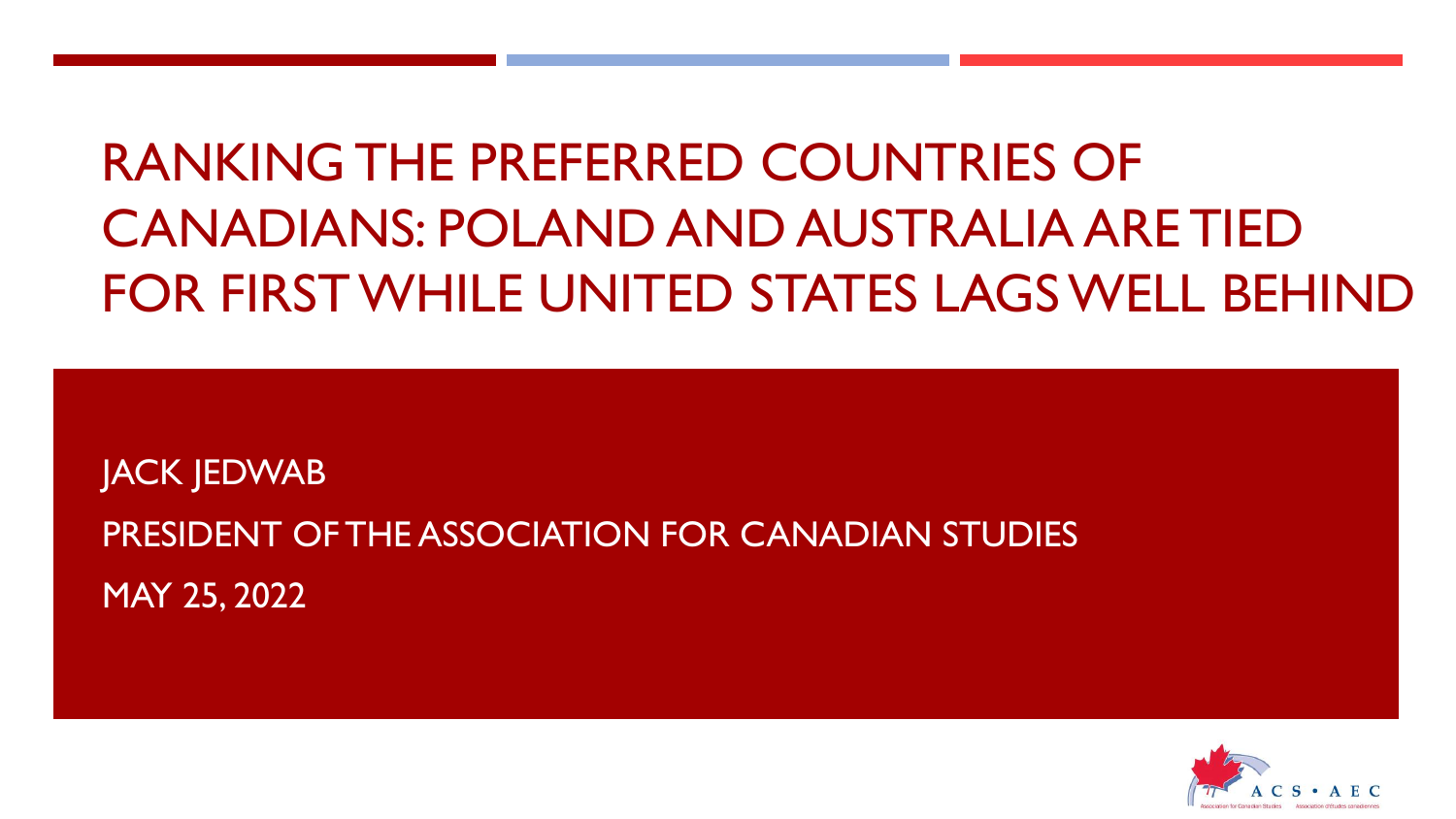### INTRODUCTION AND METHODOLOGY

.

In the May 6-8, 2022 Leger survey for the Association for Canadian Studies I was personally astonished to observe that Poland, the birth place of my ancestors, was ranked first by Canadians when asked which countries were viewed positively. To be fair it was in a tie with Australia but nonetheless it is an outcome that would have been difficult to imagine at any other point in our history. The result is clearly associated with the positive view of Poland's admission of Ukrainians as is Canada's high positive ranking of Ukraine. The Leger-ACS survey offers some interesting insights for results broken down age, region and party preference. It also reveals that views of the United States have not improved over the past year and Americans are far more likely to hold a positive view of Canada than the inverse when the May 2022 Leger-ACS survey is contrasted with a Gallup poll conducted in February 2022

The Leger survey for the ACS was conducted between May 6 and 8, 2022 via web panel with 1534 Canadians. No margin of error can be associated with a non-probability sample (Web panel in this case). However for comparative purposes, a probability sample of 1534 respondents would have a margin of error of  $\pm 2.52$ %, 19 times out of 20

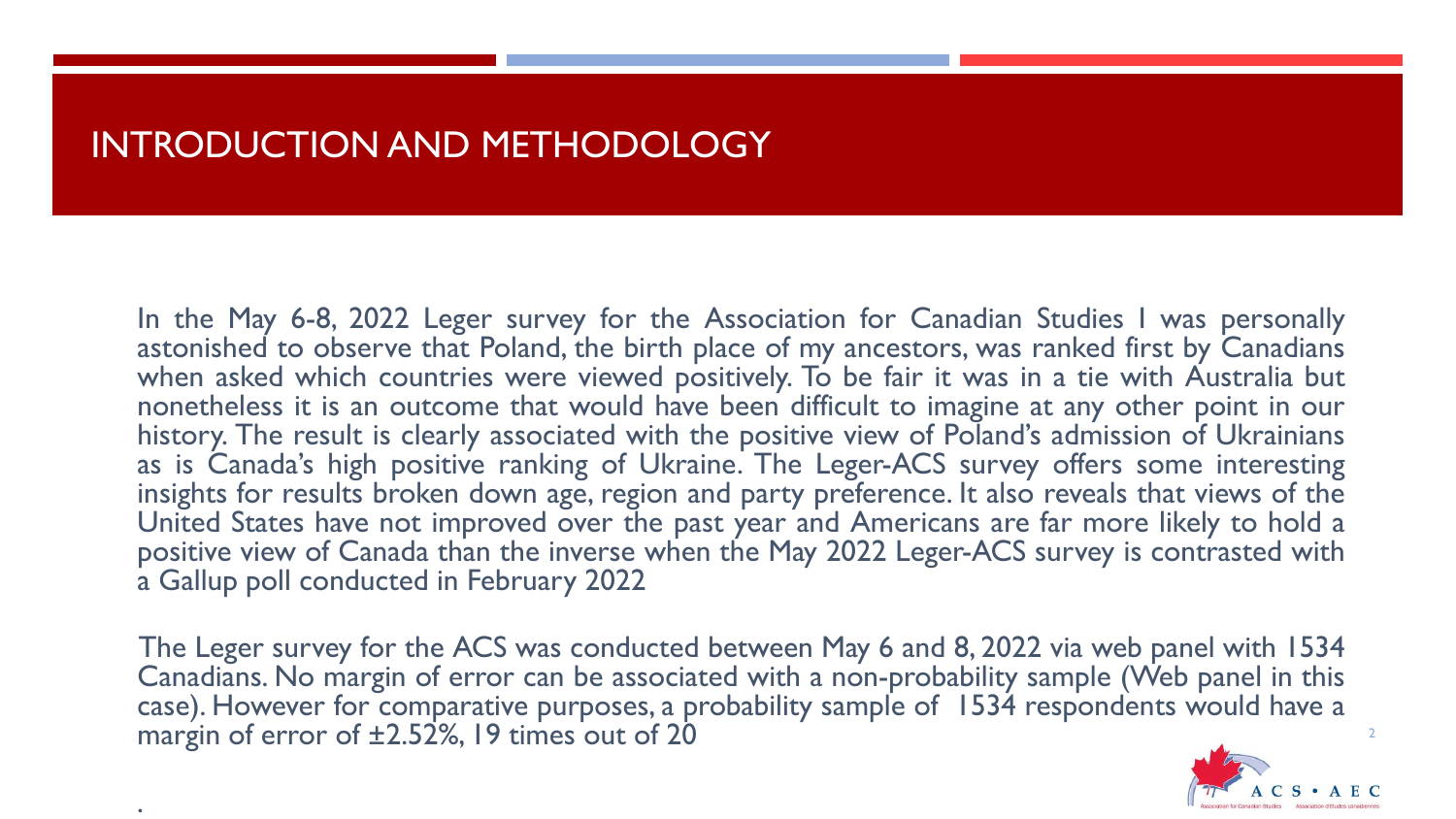#### POLAND AND AUSTRALIA VIEWED MOST POSITIVELY BY CANADIANS WHILE RUSSIA AND CHINA TAKE BOTTOM SPOT; AUSTRALIA TOPS WITH YOUNGEST COHORT WHILE POLAND IS NUMBER ONE WITH 55 PLUS

| <b>Net Positive</b>  | Total | $ 18-34 $ | $ 35 - 54 $ | $ 55+$ |
|----------------------|-------|-----------|-------------|--------|
| Poland               | 88%   | 84%       | 86%         | 93%    |
| Australia            | 88%   | 89%       | 84%         | 91%    |
| <b>Ukraine</b>       | 85%   | 84%       | 81%         | 90%    |
| <b>Britain</b>       | 84%   | 79%       | 84%         | 87%    |
| France               | 81%   | 77%       | 81%         | 83%    |
| Japan                | 81%   | 85%       | 78%         | 82%    |
| Mexico               | 62%   | 67%       | 63%         | 58%    |
| <b>United States</b> | 58%   | 51%       | 60%         | 61%    |
| India                | 45%   | 52%       | 46%         | 39%    |
| Iran                 | 24%   | 36%       | 26%         | 15%    |
| China                | 18%   | 27%       | 18%         | 12%    |
| Russia               | 9%    | 12%       | 12%         | 4%     |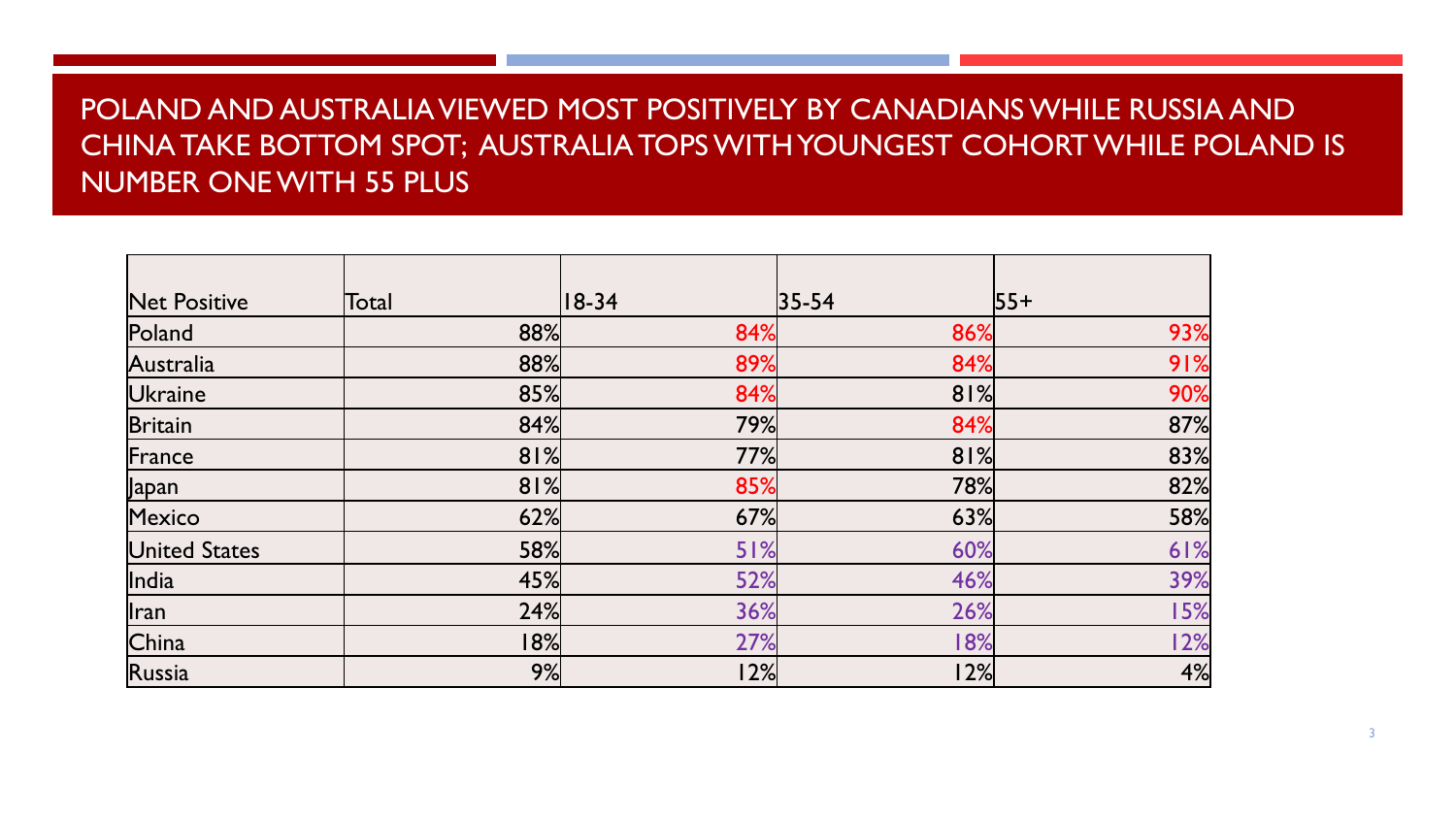# POLAND TOPS EVERYWHERE EXCEPT QUEBEC AND ONTARIO WHERE AUSTRALIA TAKES NUMBER ONE SPOT

| Net Positive Atl.        |     | QC  | <b>ON</b> | MB/SK | <b>JAB</b> | BC  |
|--------------------------|-----|-----|-----------|-------|------------|-----|
| Poland                   | 89% | 89% | 86%       | 84%   | 91%        | 91% |
| Australia                | 84% | 93% | 89%       | 81%   | 82%        | 88% |
| <b>Ukraine</b>           | 89% | 87% | 84%       | 78%   | 85%        | 89% |
| <b>Britain</b>           | 86% | 87% | 84%       | 76%   | 81%        | 82% |
| France                   | 83% | 86% | 81%       | 71%   | 78%        | 76% |
| $\sqrt{\mathsf{p}}$ apan | 85% | 83% | 81%       | 75%   | 78%        | 85% |
| Mexico                   | 54% | 62% | 60%       | 60%   | 66%        | 68% |
| United                   |     |     |           |       |            |     |
| States                   | 62% | 65% | 58%       | 51%   | 62%        | 44% |
| India                    | 44% | 50% | 44%       | 40%   | 46%        | 41% |
| $\ $ ran                 | 23% | 20% | 28%       | 21%   | 22%        | 25% |
| China                    | 18% | 16% | 18%       | 18%   | 18%        | 22% |
| Russia                   | 7%  | 8%  | 9%        | 9%    | 12%        | 7%  |

4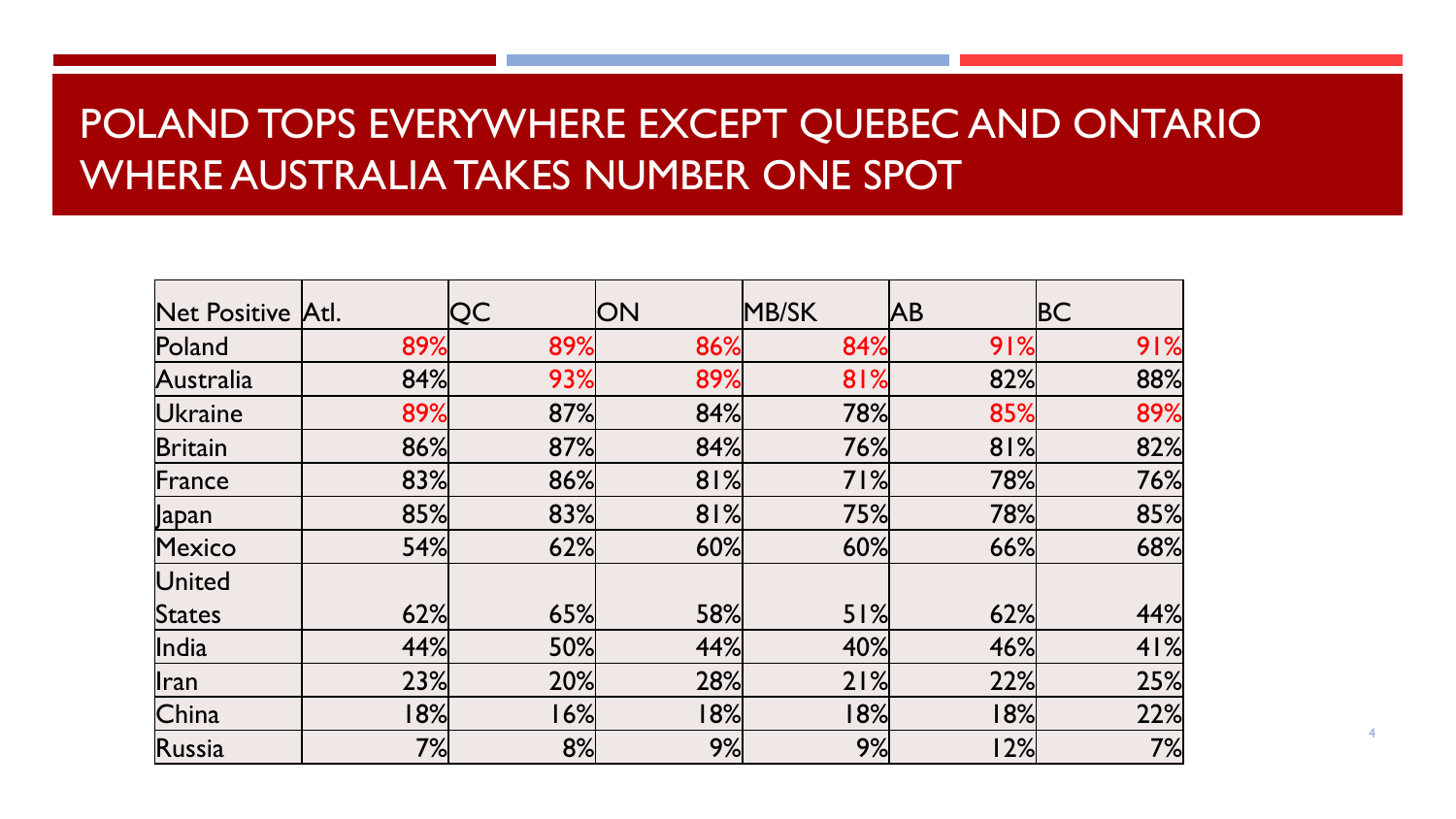### LIBERALS PICK AUSTRALIA FIRST, NDP CHOOSE UKRAINE, BLOQ OPTS FOR AUSTRALIA WITH FRANCE SECOND, CONSERVATIVES LIKE POLAND AND BRITAIN, GREENS GO FOR UKRAINE AND JAPAN AND THE 'PEOPLE' PARTY SELECT POLAND AND PUT JAPAN SECOND

| Net PositiveLPC |     | <b>NDP</b> | ΒQ  | <b>CPC</b> | <b>IGPC</b> | <b>PPC</b> |
|-----------------|-----|------------|-----|------------|-------------|------------|
|                 |     |            |     |            |             |            |
| Poland          | 90% | 81%        | 91% | 92%        | 82%         | 89%        |
| Australia       | 94% | 85%        | 96% | 87%        | 85%         | 74%        |
| Ukraine         | 88% | 88%        | 89% | 83%        | 91%         | 73%        |
| <b>Britain</b>  | 90% | 73%        | 89% | 88%        | 72%         | 75%        |
| France          | 89% | 78%        | 92% | 75%        | 80%         | 63%        |
| <b>Japan</b>    | 82% | 84%        | 82% | 83%        | 87%         | 76%        |
| <b>Mexico</b>   | 64% | 63%        | 55% | 62%        | 64%         | 74%        |
| United          |     |            |     |            |             |            |
| <b>States</b>   | 61% | 39%        | 57% | 66%        | 46%         | 75%        |
| India           | 47% | 48%        | 43% | 39%        | 41%         | 47%        |
| llran           | 29% | 32%        | 8%  | 14%        | 28%         | 38%        |
| China           | 21% | 21%        | 12% | 11%        | 14%         | 28%        |
| Russia          | 8%  | 5%         | 1%  | 7%         | 8%          | 43%        |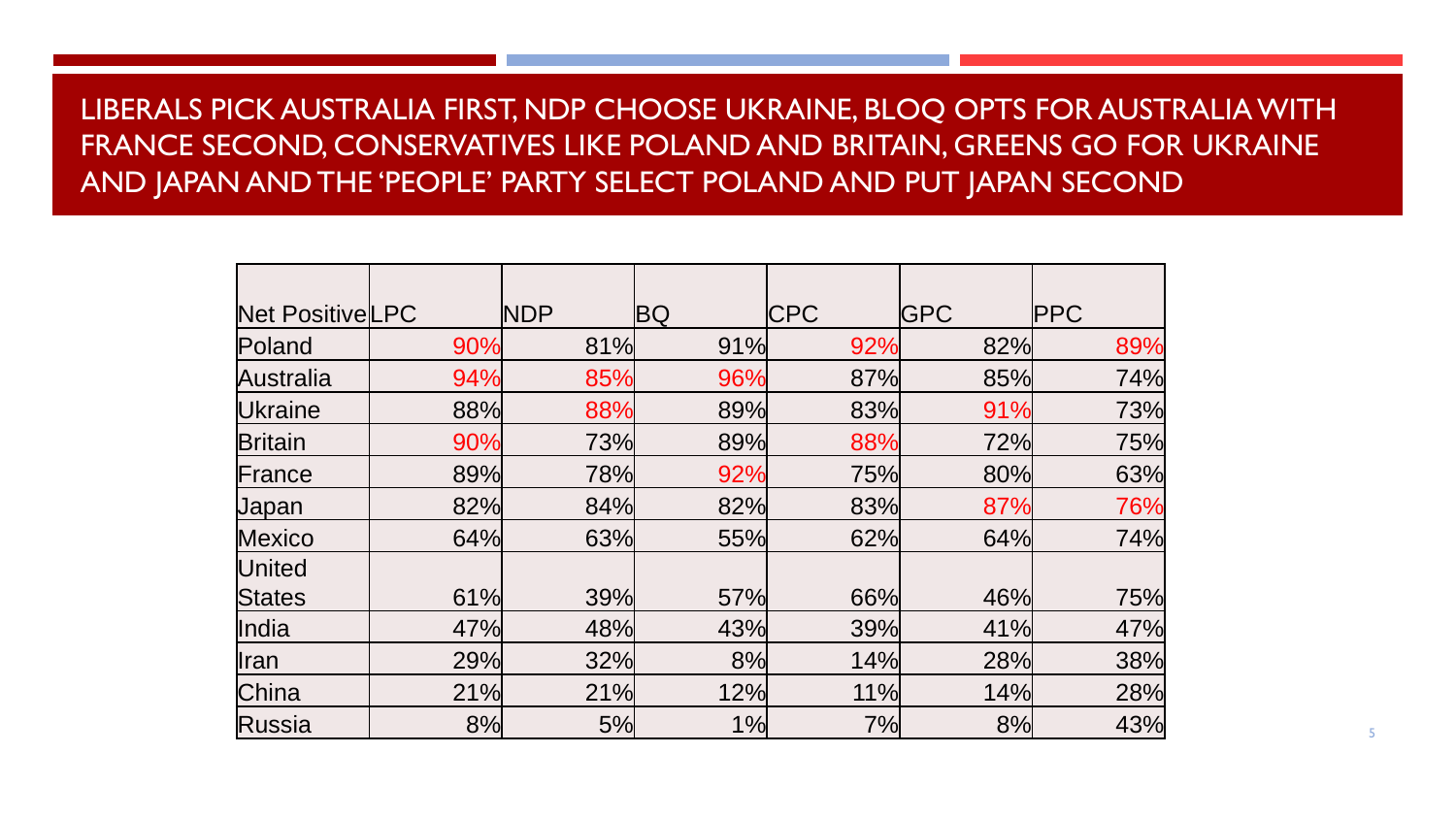NO SHIFT IN CANADIANS' OPINION OF THE UNITED STATES OVER THE PAST YEAR BUT THERE REMAINS AN IMPORTANT GAP WITH AMERICANS MUCH MORE LIKELY TO VIEW CANADA FAVORABLY THAN CANADIANS VIEW OF THE UNITED STATES; IN EFFECT THE GOOD FEELING ISN'T MUTUAL BETWEEN OUR TWO COUNTRIES

| <b>Canadian Opinion of</b><br>the United States<br>(Leger-ACS) | May 2022 | <b>June 2021</b> |
|----------------------------------------------------------------|----------|------------------|
| <b>NET POSITIVE</b>                                            | 58%      | 59%              |
| Very positive                                                  | 10%      | 12%              |
| Somewhat positive                                              | 47%      | 47%              |
| <b>NET NEGATIVE</b>                                            | 42%      | 41%              |
| Somewhat negative                                              | 33%      | 32%              |
|                                                                |          |                  |
| Very negative                                                  | 9%       | 9%               |

|                         | Canadian      | American          |
|-------------------------|---------------|-------------------|
|                         | opinion of    | <b>Opinion of</b> |
|                         | <b>United</b> | Canada            |
|                         | <b>States</b> | (February         |
|                         | (May 2022)    | 2022              |
| <b>NET POSITIVE/NET</b> |               |                   |
| <b>FAVORABLE</b>        |               |                   |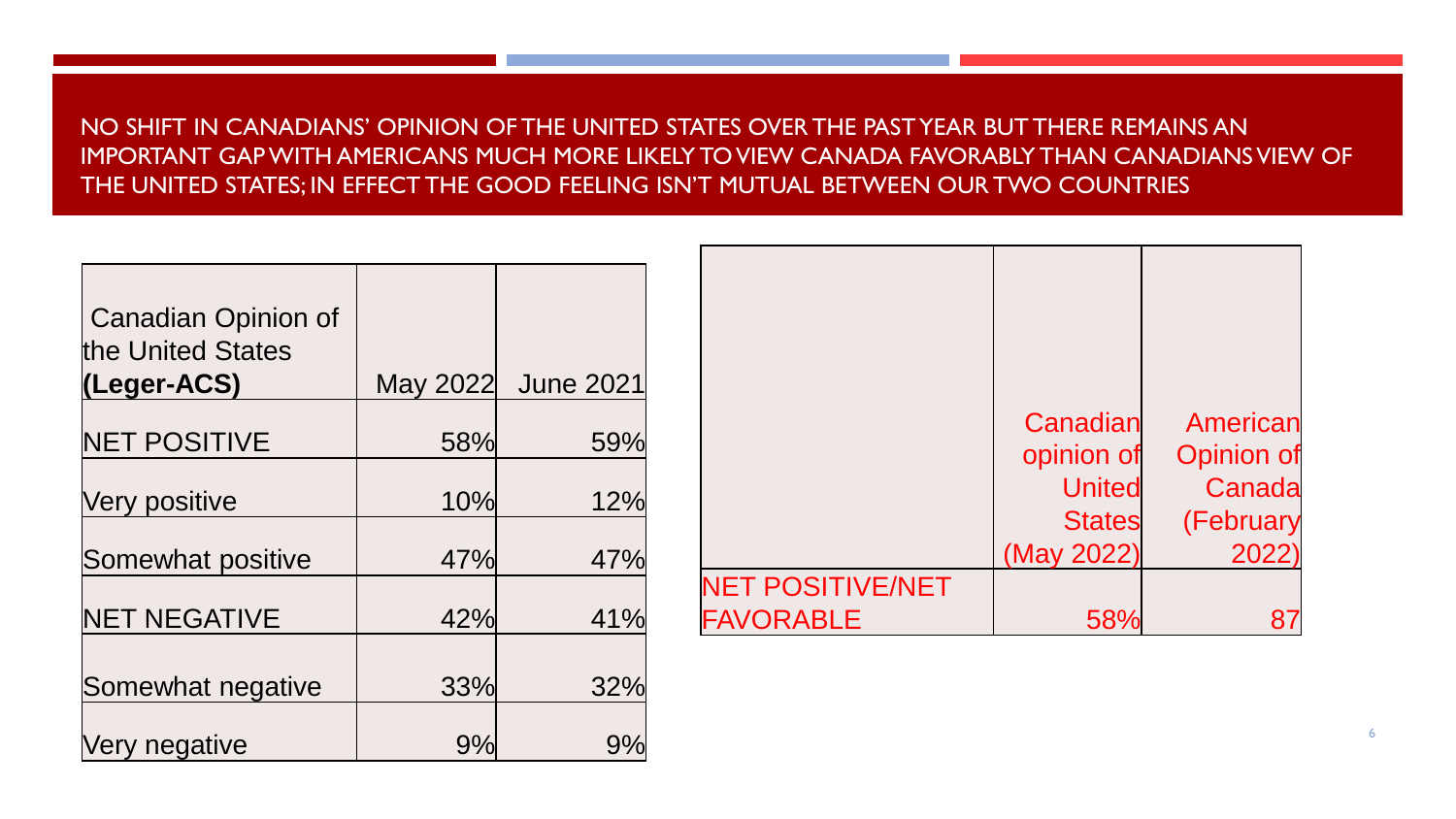## AMERICANS VIEW OF CANADA DROPPED OVER THE YEARS 2021 TO 2022 BUT CANADA IS THE COUNTRY VIEWED MOST FAVORABLY BY OUR NEIGHBOR TO THE SOUTH

| <b>Changes in Americans' Views</b><br>of Foreign Countries |                      |                      |                |
|------------------------------------------------------------|----------------------|----------------------|----------------|
| % Very/Mostly Favorable                                    |                      |                      |                |
| <b>Gallup Poll</b>                                         | <b>February 2021</b> | <b>February 2022</b> | <b>Change</b>  |
|                                                            | %                    | %                    | Pct. pts.      |
| <b>Canada</b>                                              | 92                   | 87                   | $-5$           |
| <b>Great Britain</b>                                       | 91                   | 86                   | $-5$           |
| France                                                     | 87                   | 86                   | $\overline{a}$ |
| Japan                                                      | 84                   | 82                   | $-2$           |
| Germany                                                    | 84                   | 78                   | $-6$           |
| India                                                      | 76                   | 77                   | $+$ $\cdot$    |
| Afghanistan                                                | 21                   | 12                   | $-9$           |
| <b>China</b>                                               | 20                   | 20                   |                |
| <b>Russia</b>                                              | 22                   | 15                   | $-7$           |
| Ilran                                                      | l 3                  | l 3                  |                |

**GALLUP POLL RELEASED MARCH 14, 2022 HTTPS://NEWS.GALLUP.COM/POLL/390641/AMERICANS-RATE-CANADA-BRITAIN-FRANCE-JAPAN-FAVORABLY.ASPX**

7